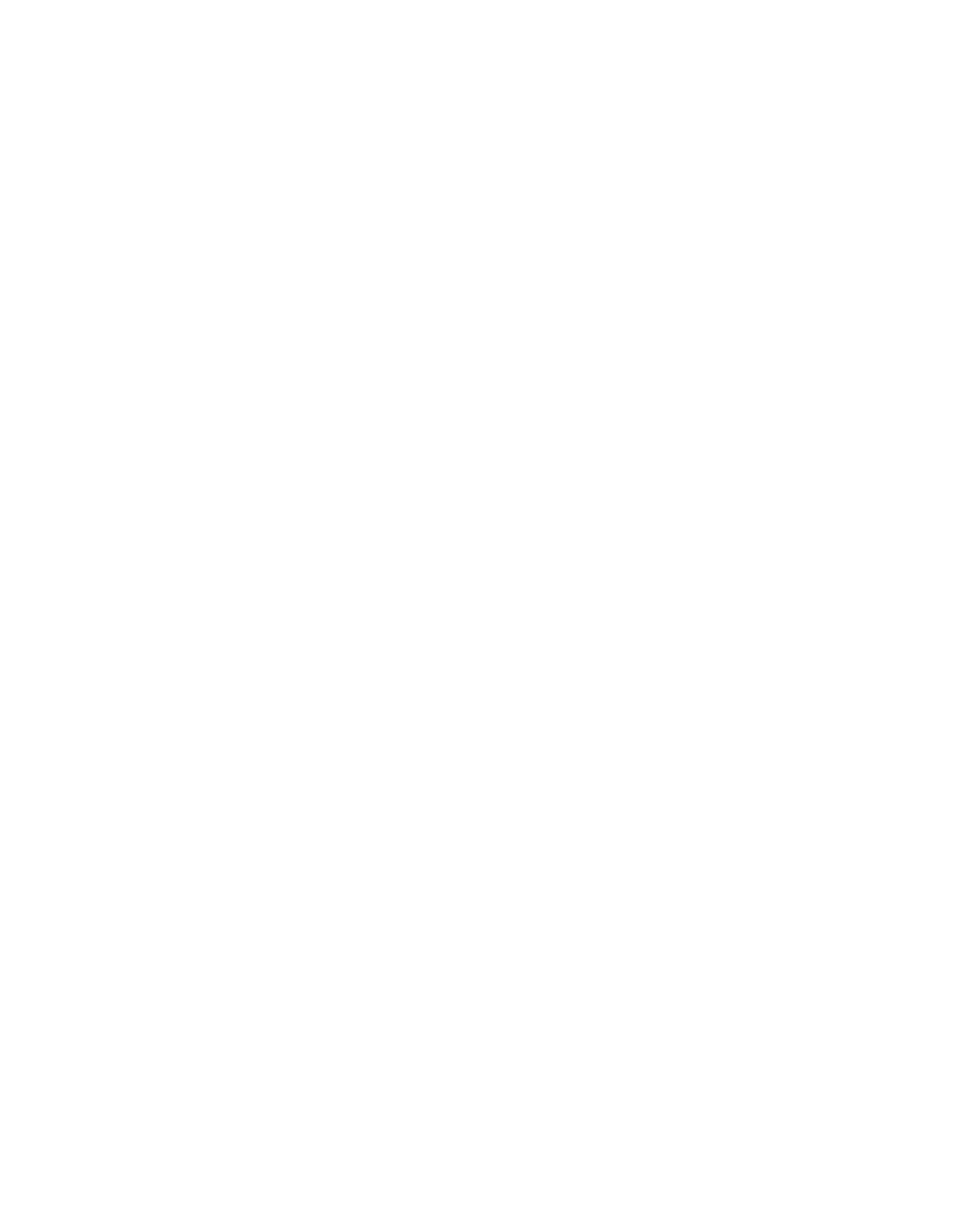<span id="page-1-0"></span>steady-state-error controller, such as a PI controller, to obtain  $i_{\text{sgref}}$ . The  $i_{\text{sgref}}$  is compared with  $i_{\text{sq}}$  to obtain the q-axis current error, which is passed through the q-axis current controller. Similarly,  $\bar{i}_{sd}$  is compared with  $i_{sdref}$ , and the error is passed through a d-axis controller. Decoupling terms are added to the d-axis and q-axis controller outputs to obtain  $V_{\text{sdef}}$  and  $V_{\text{spref}}$  [2,5]. These reference voltages are transformed to the stationary reference frame and passed through the modulator, to appropriately switch the power devices of the voltagesource inverter.

The torque is controlled by the *isq* loop, and the flux is controlled by the  $i_{sd}$  loop. The speed is controlled by the outer loop. The vector control of an induction motor has to basically tackle two problems: (i) to orient the flux-producing component of the stator-current space phasor along the flux-linkage space phasor, i.e. by estimating the magnitude and position, p, of the flux linkage and, (ii) to design current and speed controllers for optimum and robust performance of the induction-motor drive. The problem of field orientation has been extensively discussed [1-5]. This paper aims at the synthesis of optimum and robust current controllers for the induction motor drives.

Traditionally, classical control theory, which is primarily applicable to linear time-invariant systems, was employed for the design of current controllers of the induction motor. The classical control theory is, however, not easy to apply in multi-inputimulti-output (MIMO) systems, such as the induction-motor vectorcontrolled drive system. Due to the interaction of the control loops in a multivariable system, each singleinput/single-output (SISO) transfer function can have acceptable properties in terms of step response and robustness, but the coordinated control motion of the system can fail to be acceptable. Therefore MIMO design using classical techniques requires a painstaking trial and error procedure, using the approach of closing one loop at a time. By using modern control techniques, many of the limitations of the classical controls for multivariable feedback control systems can be overcome. Modern control design is fundamentally a timedomain technique, while classical control design is a frequency-domain technique. A state space model of the system to be controlled is required. The power of modern control has its roots in the fact that the state space model can represent both the MIMO as well as a SISO system [6]. In the context of modern controller synthesis, although the state feedback techniques guarantee closed-loop stability *[6,7],* all the state components are seldom available for feedback purposes in a practical design problem. As a consequence, the nonavailable state components are estimated from the available states and the system model, using a reducedorder observer. However, the state estimates will depend on the accuracy with which the system parameters (like the rotor and stator resistances in the case of the induction motor) are known. Therefore, to overcome the above problem, the output feedback is used. In the output-feedback approach, only the measurable or the available state components of the system are used for feedback control. Further, unlike the full-state feedback, the output feedback-control law allows any desired dynamical control structure, thereby regaining much of the intuition of classical control design [6]. Nowadays, digital controller synthesis is preferred owing to the availability of powerful and inexpensive

digital processors. To achieve the optimum controller, a specific performance criteria has to be minimised. This is usually a linear combination of the quadratics of the states and the inputs of the system. This approach is called the linear quadratic (LQ) approach. In this paper, the background of vector control of induction motor (IM) and optimal control theory is assumed. **A** summary of the digital LQ tracker with output feedback is given in Appendix 7 for quick reference.

#### **2 Vector control scheme for IM drive**

The output feedback approach has been extensively used in aircraft applications such as autopilots [8]. In this paper, the output feedback approach will be exploited for control of induction-motor drives. The induction motor can be split into two dynamical systems. One of the systems consists of the speed dynamics, and the other system consists of the torque dynamics for a rotor field-oriented induction-motordrive system. The inner current-control loops, i.e. the d-controller and the q-controller, are designed to take care of the torque dynamics, as shown in Fig. [1](#page-0-0). The torque dynamics can be analysed, and the current controllers can be synthesised, using the  $d-q$  model [2] of the induction motor. dynamical sys-<br>
e speed dynam-<br>
of the torque<br>
duction-motor-<br>
loops, i[.](#page-0-0)e. the<br>
esigned to take<br>
in Fig. 1. The<br>
he current con-<br>
-q model [2] of<br>
utput feedback,<br>
current control-<br>
two input-two<br>
rs. The optimal<br>
obtaine

The LQ tracker approach, using output feedback, will be used for synthesising the digital current controllers to obtain the optimal gains. It is a two input-two output system for the current controllers. The optimal gains with guaranteed stability will be obtained, with the added advantage that classical intuition can still be brought forth in the choice of the dynamic control structure for the current controlled system.



**Fig. 2**  *Block schematic for induction-motor-drive system for tovque dynamics* 

The control structure of the d-axis current-control loop ( $i_{sd}$  loop) and the q-axis current-control loop ( $i_{sd}$ loop) are represented in Fig. 2. In building the plant model of the induction-motor-drive system for the LQ tracker formulation with output feedback, one has to consider the dynamics of the compensator and other delays that are encountered in the control loop. Referring to Fig. 2, the dynamics of the induction-motor model, that is transformed to the discrete domain, and the dynamics of the d-axis and q-axis compensators form a part of the system formulation. The delay due to computation, the inverter delays etc., will also have

*IEE Proc -Electr Power Appl, Vol 143, No 2, March 1996*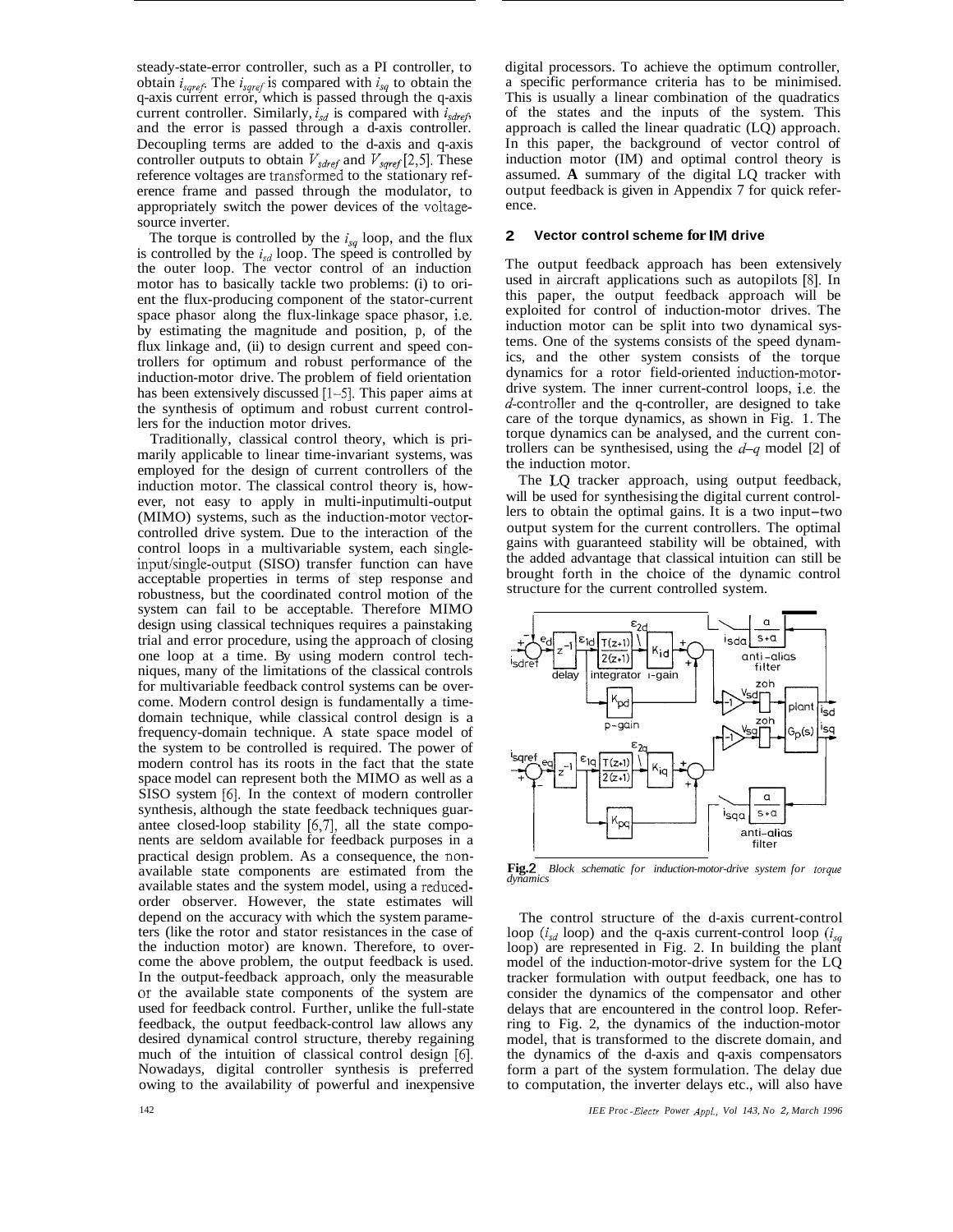<span id="page-2-0"></span>to be taken into account. Rather than exactly calculate the computation and the inverter delays, one can include all delays in the control loop into one sample time. Therefore a sample time delay can be introduced in the d-axis and the q-axis loops, to account for the various delays in the loops, as shown in [Fig. 2.](#page-1-0)

As the rotor-field oriented control is performed using a digital processor, the analogue stator currents should be filtered to remove anti-aliasing effects after sampling. **As** the anti-alias filter is in the control path, the dynamics of the anti-alias filter should also be included in the system formulation. As the two-phase to threephase and three-phase to two-phase transformations are mere algebraic operations, the dynamics of the induction motor are given by the two phase *d-q* model  $[2,5]$ .

The state space model of the induction motor clearly indicates that it is a fourth-order system [2]. However, under field orientation and for the case of constant flux operation, the IM plant reduces to a second-order system. Thus, each of the individual current-control loops basically see a first-order plant. Therefore the compensator structure can be as simple as a PI controller. Such a discrete PI controller is included in [Fig. 2.](#page-1-0)

It is important to note that the performance requirements will be met under the condition of rotor-field orientation. But, if there exists some field disorientation, then the performance criteria, such as speed of response, overshoots, undershoots etc., will not be met. However, the objective should be to synthesise controllers, wherein the stability and performance criteria are met under rotor-field-oriented operation, and, at least, stability criteria should be met when not oriented along the rotor field (wherein the plant is a fourth-order system). Therefore it is important that the stability of the system is maintained, even although there may be loss of performance due to field disorientation.

For the motor specified in Appendix 7.2, the synthesis is carried out to meet the following performance criteria: (i) The steady-state current error should be zero. (ii) The response to a step change in the stator current references (settling time) should be less than 30 ms. (iii) The peak overshoot should be less than 10%. In the following Section, the formulation of the IM drive, as an LQ tracker problem with output feedback, is treated in detail.

#### **3 Formulation of IM drive as an LO tracker with output feedback**

In this Section, the mathematical formulation of the IM drive system as a standard LQ tracker with output feedback, in a form as indicated in Appendix 7, is presented. Referring to Fig. 2, the various components, such as the plant dynamics, the anti-alias filter dynamics and the controller dynamics, are described in the following subsections.

## *3.1 Plant dynamics*

The induction motor dynamics for torque or current control are given in [2]. Here, the state variables and the input variables  $(i_{sd}, i_{sq}, \psi_{rd}, \psi_{rq}, V_{sd}$  and  $V_{sq}$  are defined to represent deviations in the neighbourhood of an equilibrium point.

The state-space description of the plant is given by

$$
dx/dt = \mathbf{A}\mathbf{x} + Bu
$$
 and  $y = C\mathbf{x} + Du$ 

where x is the state vector,  $u$  is the input vector and  $y$ 

*IEE Proc -Electr Power Appl, Vol 143, No* 2, *March 1996* 

is the output vector. The plant  $G_p$ , is described by matrices  $\overrightarrow{\mathbf{A}_p}$ ,  $\mathbf{B}_p$ ,  $\mathbf{C}_p$  and  $\mathbf{D}_p$ 

$$
\mathbf{A}_{p} = \begin{bmatrix} -\left(\frac{1}{\tau_{\sigma}}\right) & (\omega_{m} + \omega_{sl}) & \left(\frac{\nu_{r}}{L_{\sigma} \cdot \tau_{r}}\right) & \left(\frac{\nu_{r} \cdot \omega_{m}}{L_{\sigma}}\right) \\ & & & & \\ & & & \\ (R_{r} \cdot \nu_{r}) & & & \\ 0 & (R_{r} \cdot \nu_{r}) & -(\omega_{sl}) & -\left(\frac{1}{\tau_{r}}\right) \\ & & & & \\ \end{bmatrix}
$$

and the variables used here are defined as follows:

$$
\nu_r = M/L_{rr}; \quad R_s = R_s + \nu_r^2 \cdot R_r;
$$
  

$$
L_s = L_s, \quad \pm \nu_r \cdot L_s, \quad = L_{ss} - \nu_r \cdot M;
$$

$$
\tau_{\sigma} = L_{\sigma}/R_{\sigma}; \quad \tau_r = L_{rr}/R_r = (L_{\sigma r} + M)/R_r
$$

where  $R_1$  = stator resistance/phase;  $R_r$  = rotor resistancelphase;  $M =$  equivalent magnetising inductance;  $L_{\sigma s}$  = stator leakage inductance;  $L_{\sigma r}$  = rotor leakage inductance;  $\tau_r$  = rotor time constant;  $\omega_{sl}$  = slip speed;  $\omega_m$  = rotor speed.

$$
\mathbf{B}_{p} = \begin{bmatrix} \frac{1}{L_{\sigma}} & 0 \\ 0 & \frac{1}{L_{\sigma}} \\ 0 & 0 \\ 0 & 0 \end{bmatrix}
$$
 (2)

$$
\mathbf{C}_p = \begin{bmatrix} 1 & 0 & 0 & \mathbf{0} \\ 0 & 1 & 0 & 0 \end{bmatrix}
$$
 (3)

$$
\mathbf{D}_p = \begin{bmatrix} 0 & 0 \\ 0 & 0 \end{bmatrix} \tag{4}
$$

where the plant state is given by

$$
x_p = [i_{sd}, i_{sq}, \Psi_{rd}, \Psi_{rq}]^T
$$

the input to the plant is given by

$$
u_p = [V_{sd}, V_{sq}]^T
$$

(see Fig. 2) the output of the plant is given by

$$
y_p = [i_{sd}, i_{sq}]^T
$$

## *3.2 Anti-alias filter dynamics and augmentation*

The plant  $G_p(s)$ , i.e. the induction motor, is a low-pass filter. As long as the sampling frequency is selected at least twice as large as the plant cutoff frequency, the effects of aliasing will be small. However, as current sensors are used to measure the stator currents, the sensors will introduce measurement noise. The high-frequency measurement noise may be aliased down to lower frequencies that are within the plant bandwidth, and thus have a detrimental effect on the system performance [6]. To avoid this, a low-pass anti-aliasing filter of th lower frequencies that are within the plant bandwidth, and thus have a detrimental effect on the system performance *[6].* To avoid this, a low-pass anti-aliasing filter of the form

$$
H_a = \frac{a}{s+a} \tag{5}
$$

is inserted after the measuring devices and before the samplers. For the induction motor indicated in Appendix 7.2, the bandwidth of the system is 137rad/s. The sampling frequency is chosen as  $6283.2 \text{rad/s}$  (1000Hz), because of limitation of the power-switching devices.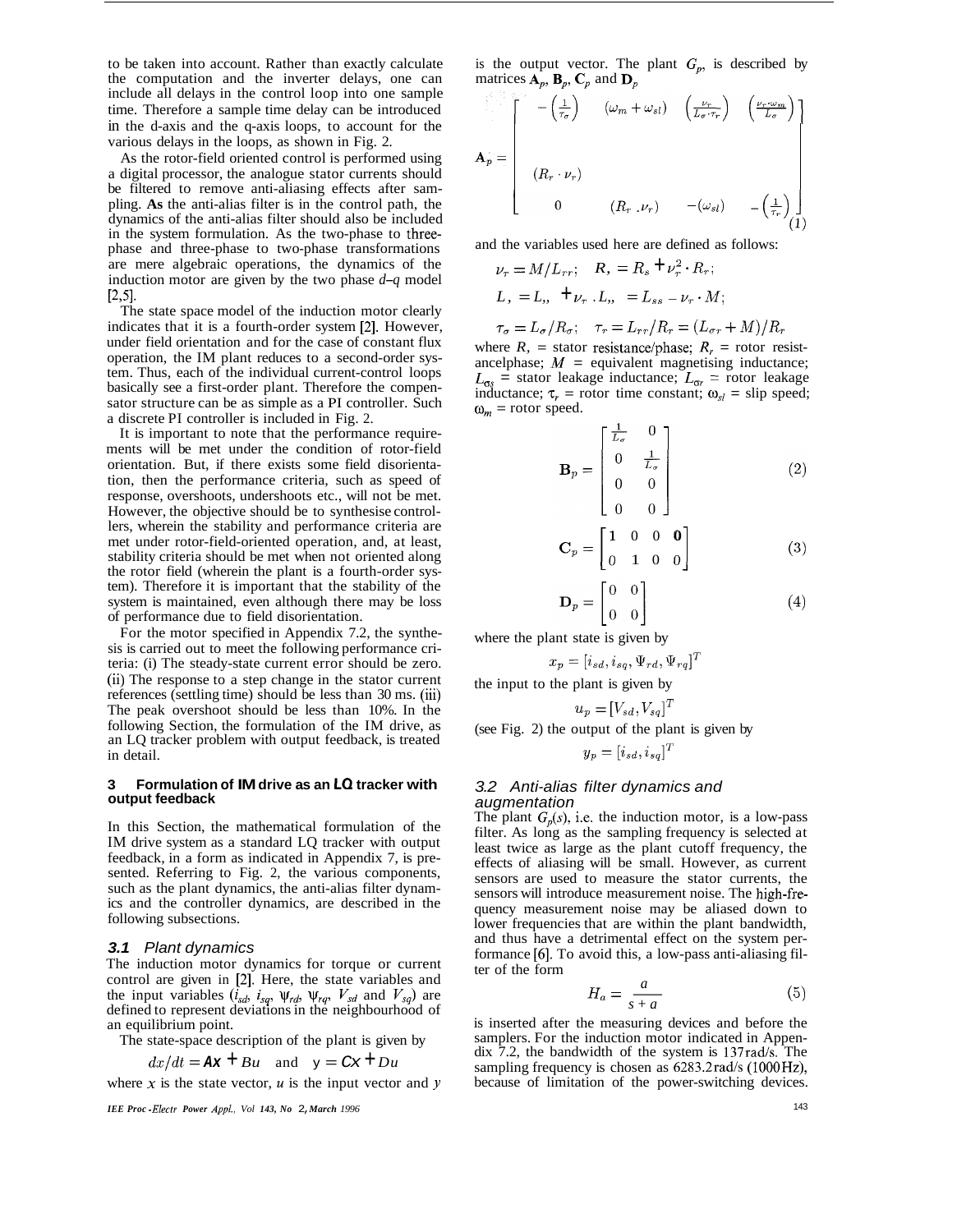As there are two measured outputs, i.e.  $i_{sd}$  and  $i_{sq}$ , there will be two anti-aliasing filters of the form indicated in eqn. 5, one for filtering  $i_{sd}$  and the other for filtering *isq.* Therefore if G, represents the anti-alias filter for both the axes, then the corresponding matrices,  $A_{n}$ ,  $B_{n}$ **C,** and **D,** are given by

$$
\mathbf{A}_a = \begin{bmatrix} -a & 0 \\ 0 & -a \end{bmatrix} \tag{6}
$$

$$
\mathbf{B}_a = \begin{bmatrix} a & 0 \\ 0 & a \end{bmatrix} \tag{7}
$$

$$
\mathbf{C}_a = \begin{bmatrix} 1 & 0 \\ 0 & 1 \end{bmatrix} \tag{8}
$$

$$
\mathbf{D}_a = \begin{bmatrix} 0 & 1 \\ 0 & 0 \\ 0 & 0 \end{bmatrix} \tag{9}
$$

where the anti-alias filter state is given by

$$
x_a = [i_{sda}, i_{sqa}]^T
$$

(see Fig. 2); the input to the anti-alias filter is given by  $u_a = [i_{sd}, i_{sq}]^T$ 

the output of the anti-alias filter is given by

$$
y_a = [i_{sda}, i_{sqa}]^T
$$

The plant-anti-alias filter augmented system  $G_{pa}$ , is described by the matrices  $A_{m}$ ,  $\overrightarrow{B}_{pa}$ ,  $C_{pa}$  and  $D_{pa}$ , which are given by

$$
\mathbf{A}_{pa} = \begin{bmatrix} a_{pa11} & a_{pa12} \\ a_{pa21} & a_{pa22} \end{bmatrix}
$$
 (6 x 6 matrix) (10)

where

$$
a_{pa11} = A_p \t\t (4 \times 4)
$$
  
\n
$$
a_{pa12} = 0 \t\t (4 \times 2)
$$
  
\n
$$
a_{pa21} = \begin{bmatrix} a & 0 & 0 & 0 \\ 0 & a & 0 & 0 \end{bmatrix}
$$
  
\n
$$
a_{pa22} = A_a \t\t (2 \times 2)
$$

$$
\mathbf{B}_{pa} = \begin{bmatrix} b_{pa11} \\ b_{pa21} \end{bmatrix}
$$
 (6 x 2 matrix) (11)

 $b_{pa11} = B_p$  $(4 \times 2)$ 

$$
b_{pa21} = 0 \tag{2 \times 2}
$$

and the state of  $G_{pa}$  is given by

$$
x_{pa} = [x_p, x_a]^T
$$

the input to  $G_{pa}$  is given by

$$
u_{pa} = u_p
$$
 the output of  $G_{pa}$  is given by

## $Ypa = Ya$

The augmented plant,  $G_{pa}(s)$  is transformed to the discrete domain using the ZOH equivalent transformation to obtain  $G_{pa}(z)$ .

*3.3 Controller dynamics and augmentation*  Referring to Fig. 2, the unit-delay term is used to include all the computational and loop delays that may occur. This unit delay is shifted before the discrete proportional - integral control structure, to make the controller formulation easier without loss of generality.

Considering first the delay dynamics, one obtains

$$
\begin{bmatrix} \varepsilon_{1d} \\ \varepsilon_{1q} \end{bmatrix}_{k+1} = \begin{bmatrix} -i_{sda} \\ -i_{sqa} \end{bmatrix}_{k} + \begin{bmatrix} i_{sderf} \\ i_{spref} \end{bmatrix}_{k} \tag{12}
$$

Considering now the proportional-integral dynamics, one obtains

$$
\begin{bmatrix} \varepsilon_{2d} \\ \varepsilon_{2q} \end{bmatrix}_{k+1} = \begin{bmatrix} \frac{T}{2} \varepsilon_{1d} & \varepsilon_{2d} \\ \frac{T}{2} \varepsilon_{1q} & \varepsilon_{2q} \end{bmatrix}_{k} + \begin{bmatrix} \frac{T}{2} \varepsilon_{1d} \\ \frac{T}{2} \varepsilon_{1q} \end{bmatrix}_{k+1}
$$
 (13)

where  $T$  is the sampling time of the analogue signals. Substituting eqn. 12 in eqn. 13, the controller dynamics *G,,* is given by

$$
\begin{bmatrix}\n\varepsilon_{1d} \\
\varepsilon_{1q} \\
\varepsilon_{2d} \\
\varepsilon_{2q}\n\end{bmatrix}_{k+1} = \begin{bmatrix}\n0 & 0 & 0 & 0 \\
0 & 0 & 0 & 0 \\
\frac{T}{2} & 0 & 1 & 0 \\
0 & \frac{T}{2} & 0 & 1\n\end{bmatrix} \cdot \begin{bmatrix}\n\varepsilon_{1d} \\
\varepsilon_{1q} \\
\varepsilon_{2d} \\
\varepsilon_{2q}\n\end{bmatrix}_{k}
$$
\n
$$
+ \begin{bmatrix}\n-1 & 0 & 1 & 0 \\
0 & -1 & 0 & 1 \\
-\frac{T}{2} & 0 & \frac{T}{2} & 0 \\
0 & -\frac{T}{2} & 0 & \frac{T}{2}\n\end{bmatrix} \cdot \begin{bmatrix}\ni_{sda} \\
i_{sqa} \\
i_{sqref} \\
i_{sqref}\n\end{bmatrix}_{k}
$$
\n(14)

i.e.

where

 $x_{c|k+1} = A_c x_{c|k} + B_c u_{c|k}$ 

$$
\mathbf{A}_{c} = \begin{bmatrix} 0 & 0 & 0 & 0 \\ 0 & 0 & 0 & 0 \\ \frac{T}{2} & 0 & 1 & 0 \\ 0 & \frac{T}{2} & 0 & 1 \end{bmatrix}
$$

$$
\mathbf{B}_{c} = \begin{bmatrix} -1 & 0 & 1 & 0 \\ 0 & -1 & 0 & 1 \\ -\frac{T}{2} & 0 & \frac{T}{2} & 0 \\ 0 & -\frac{T}{2} & 0 & \frac{T}{2} \end{bmatrix}
$$

the state of  $G_c$  is given by

$$
x_c = [\varepsilon_{1d}, \varepsilon_{1q}, \varepsilon_{2d}, \varepsilon_{2q}]^\text{T}
$$

(see Fig. 2); the input to 
$$
G
$$
, is given by

$$
u_c = [i_{sda}, i_{sqa}, i_{sdref}, i_{sqref}]^T
$$

the output of G, is given by  

$$
y_c = x_c
$$

Augmenting the controller *G,,* to the plant-filter dynamics  $\tilde{G}_{p,q}$ , the total system dynamics G is obtained. If the total system (plant-filter and controller) is described by the matrices **A, B, C, E** and **F,** as described in eqns. 26 and 27, one obtains

$$
\mathbf{A} = \begin{bmatrix} a_{11} & a_{12} \\ a_{21} & a_{22} \end{bmatrix}
$$
 (10 x 10 matrix) (15)  
where

$$
a_{11} = A_{pa} \qquad (6 \times 6)
$$
  
\n
$$
a_{12} = 0 \qquad (6 \times 4)
$$
  
\n
$$
a_{21} = \begin{bmatrix} 0 & 0 & 0 & 0 & -1 & 0 \\ 0 & 0 & 0 & 0 & 0 & -1 \\ 0 & 0 & 0 & 0 & -\frac{T}{2} & 0 \\ 0 & 0 & 0 & 0 & 0 & -\frac{T}{2} \end{bmatrix}
$$
  
\n
$$
a_{22} = A_c \qquad (4 \times 4)
$$

*IEE Pro,.-Elecfr. Power Appl., Vol. 143, No* 2, *March 1996*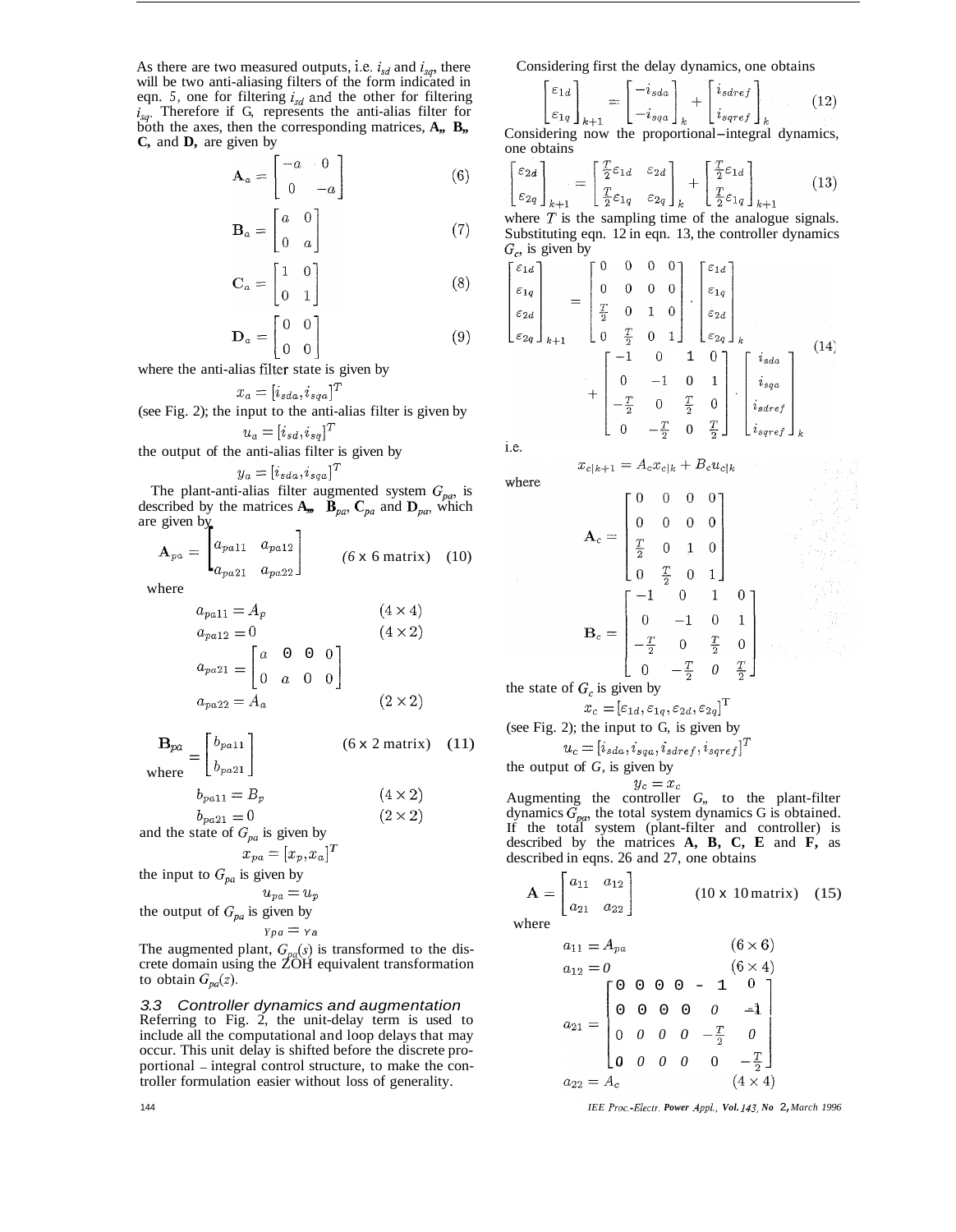$$
\mathbf{B} = \begin{bmatrix} b_{11} \\ b_{21} \end{bmatrix} \tag{10 x 2 matrix} \tag{16}
$$

where

 $b_{21}=0$ 

$$
b_{11} = B_{pa}
$$
  
\n
$$
b_{21} = 0
$$
  
\n
$$
(6 \times 2)
$$
  
\n
$$
(4 \times 2)
$$

 $(17)$ 

$$
\mathbf{E} = \begin{bmatrix} e_{11} \\ e_{21} \end{bmatrix} \tag{10 x 2}
$$

where

$$
e_{11} = 0
$$
\n
$$
e_{21} = \begin{vmatrix}\n0 & 0 & 0 & 0 & 0 & 1 & 0 & 0 & 0 \\
0 & 0 & 0 & 0 & 0 & 0 & 1 & 0 & 0 \\
0 & 0 & 0 & 0 & 0 & 0 & 1 & 0 & 0 \\
0 & 0 & 0 & 0 & 0 & 0 & 0 & 1 & 0 \\
0 & 0 & 0 & 0 & 0 & 0 & 0 & 0 & 1\n\end{vmatrix}
$$
\n
$$
F = O
$$
\n(19)

The augmented total system is shown in Fig. 3, and for this system the state of G is given by

 $x = [x_{pa}, x_c]^T$ 

the input to G is given by

 $u = u_{pa} = u_p$ 

the reference input of  $G$  is given by

$$
r = [i_{sdref}, i_{sqref}]^T
$$

the output of G is given by

$$
\mathtt{Y} = y_c
$$

the performance output for the system is

$$
z = [i_{sda}, i_{sqa}]^T = Hx
$$

and the performance output matrix **H** is given by

$$
\mathbf{H} = \begin{bmatrix} 0 & 0 & 0 & 0 & 1 & 0 & 0 & 0 & 0 & 0 \\ 0 & 0 & 0 & 0 & 0 & 1 & 0 & 0 & 0 & 0 \end{bmatrix}
$$

Referring to Fig. 2, the control input to the plant-filter  $u_{pa}$ , is given by  $\Gamma_{51}$ ,  $\overline{1}$ 

$$
u_{pa} = \begin{bmatrix} V_{sd} \\ V_{sq} \end{bmatrix} = -\begin{bmatrix} K_{pd} & 0 & K_{id} & 0 \\ 0 & K_{pq} & 0 & K_{iq} \end{bmatrix} \cdot \begin{bmatrix} \varepsilon_{1a} \\ \varepsilon_{1q} \\ \varepsilon_{2a} \\ \varepsilon_{2q} \end{bmatrix}
$$
(20)

which is of the accepted control law  $u = -Ky$  where

of the accepted control law 
$$
u = -l
$$
  
\n
$$
K = \begin{bmatrix} K_{pd} & 0 & K_{id} & 0 \\ 0 & K_{pq} & 0 & K_{iq} \end{bmatrix}
$$

From eqns. 15-20, it is evident that the induction motor is now formulated in the standard form for the LQ tracker problem, with the output feedback as indicated in eqns. 26-29. The above formulation is implemented using MATLAB.

*IEE Proc.-Eleetr. Power Appl.. Vol. 143, No. 2, March 1996* 



**Fig. 3**  *drive system with output feedback Augmented block diagram for current control of induction-motor-*

*3.4 Design of digital current-controller gains*  The induction motor has been formulated as an LQ tracker problem with output feedback. The objective now is to determine the gain matrix **K** (with proportional and integral gains as its elements), for the above controller structure, which minimises a specified performance index. From the performance index *J,* as given in eqn. 34, one can set  $V = 0$  in this specific case, because the steady-state error is zero, owing to the use of the proportional – integral structure.

From eqn. 20, it is clearly seen that some of the terms in the **K** matrix are zero. Therefore in the performance index of eqn. 34, the corresponding matrix elements  $k_{ij}$  can be weighted with a very large value of  $g_{ij}$ , so that after minimisation the resulting gain values of these  $k$ , elements will be very small, and can be set to zero during implementation. This weighting of the elements of **K** has to be done for minimisation algorithms using the gradient approach **[S]** or the SIM-PLEX approach **[S].** For the SIMPLEX approach, those matrix elements which are zero can be set to zero, and the remaining matrix elements can be optimally obtained by minimisation of the performance index given by

$$
J = \frac{1}{2}tr(PX)
$$
 (21)

As a consequence, it would imply that with the SIM-PLEX approach, one can fix any gain element of the gain matrix **K,** and obtain the optimal gain values for the rest of the elements of the gain matrix **K,** by minimising the performance index *J,* as given in eqn. 21. This in fact gives lots of flexibility in arriving at the stable optimal gains of the proportional – integral control structure for the system.

The steps for obtaining the optimal gain values of the gain matrix **K,** once the system is formulated as given in eqns. 15-20, is as follows:

*Step I: Choice of the initial stabilising gain matrix:* The optimisation process is an iterative process. Therefore, to start the optimisation process, an initial gain matrix **K,** which makes the closed-loop plant (Fig. 3), i.e. (A- BKC), stable, has to be used. Such a gain may or may not be easy to find. One reliable, though tedious, way to find a stabilising gain is to use discrete root locus techniques. The gain can then be optimised using the optimisation of the performance index *J,* but, using root locus techniques is rather cumbersome for systems of order greater than three. However, as the induction motor is open-loop stable (which is established from the eigenvalues of the induction-motor-system matrix),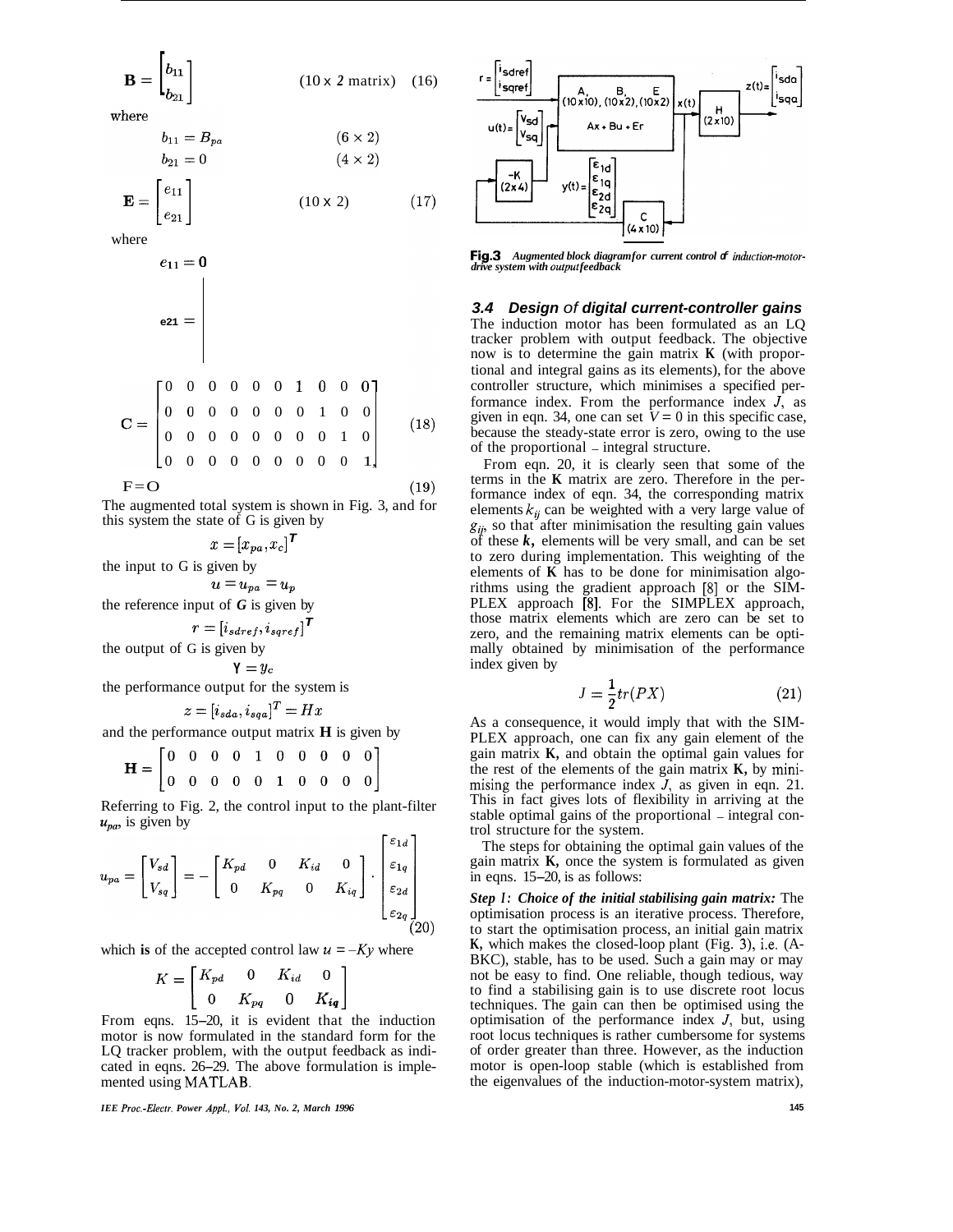the compensator and the induction-motor system combination is open-loop stable. Therefore all the openloop poles lie within the unit circle. If the gains are very small, then the closed-loop poles are very close to the open-loop poles and, hence, the closed-loop system is stable. As a consequence, the proportional gains can be set to zero, and very small values of integral gains (around 0.01) can be used. This will usually provide the starting stabilising gains for the induction-motor-drive system, which can be checked by ensuring that the closed-loop eigenvalues are within the unit circle.

*Step 2: Choice of state* **(Q)** *and input* **(R)** *weighting matrices:* The state weighting matrix Q, and the input weighting matrix **R,** will influence the time-domain response. Therefore they have to be suitably chosen. The state weighting matrix Q, is equal to  $H<sup>T</sup>H$  [6]. But to obtain good results one could use a scalar weight *q,*  as follows:

$$
\mathbf{Q} = q \cdot H^T H
$$

If *4* is chosen as a large value, the resulting gain *K*  leads to a faster response of the system, and vice versa. Regarding the input weight matrix *R,* it is usual to choose  $R = \rho_R I$ , where  $\rho_R$  is a scalar. If a large value of  $p<sub>R</sub>$  is used, the resulting gain *K*, leads to slower system response, and vice versa.

*Step 3: Minimisation of the performance index, J:* The performance index *J,* given in eqn. 21, is minirnised under the constraint of the Lyapunov eqn. 31, using the SIMPLEX algorithm. This is done by developing an optimising routine in MATLAB, which results in optimum gain matrix **K.** 



**Fig.4**   $diag[0.1,2]$ *Optimal proportional gains versus rotor speed;*  $Q = 0.1 H<sup>T</sup>H$ *,*  $R =$ 



**Fig.5**   $diag[0.1,2]$ *Optimal integral gains versus rotor speed;*  $Q = 0.1 H^{T}H$ *,*  $R =$ 

## *3.5 Simulation results*

*3.5.1 Optimum gains for variable rotor speeds:*  For the induction motor, the plant  $G_p$ , is dependant on the rotor speed  $\omega_m$ . As a consequence, one would obtain different optima1 gains at different rotor speeds. The plot of the  $\hat{K}_{pd}$ ,  $K_{id}$ ,  $\overline{K}_{pq}$  and  $K_{iq}$  versus the rotor speed  $\omega_m$  is shown in Figs. 4 and 5, with  $Q = 0.1H^T H$ and  $R = diag[0.1,2]$ . The gains are calculated for eight different speeds. For other speed values, the optimum values of the gains are obtained by interpolation. A lookup table can be used in the digital controller of the induction-motor-drive system, such that the optimal gain values are used at the given speed. On the other hand, one may also use a fixed-gain matrix **K,** corresponding to the maximum rotor speed. This would lead to sub-optimal operation at other speed values. But, nonetheless, stability is guaranteed at all speed ranges.

*3.5.2 Dynamic performance:* The step responses of  $i_{sd}$  and  $i_{sq}$  at a speed of  $\omega_m = 157 \text{ rad/s}$ , using gains obtained with  $Q = 0.1H^{T}H$  and  $R = diag[1,20]$  are given in Figs. 6 and 7. The response *a* is without rotor field orientation and response *b* is with rotor field orientation. It can be clearly seen that the performance without field orientation is deteriorated.



*Step responsefor*  $i_{sd}$ 

**Fig. 6** *Step responsefor*  $i_{sd}$ <br> *b* with rotor field orientation<br>  $Q = 0.1H'H$ ,  $R = \text{diag}[1,20]$ , *Kgains* = [-0.3, -62.1088, -0.3, -48.572];  $\omega_m =$ <br>157rad/s



**Fig.7** *Step response for i<sub>sq</sub>*  $\alpha$  *without rotor field orientation <i>b* with rotor field orientation  $Q = 0.1H'H$ ,  $R = \text{diag}[1,20]$ , *Kgains* = [-0.3, -62.1088, -0.3, -48.572];  $\omega_m =$ 157rad/s

Under field orientation, the dynamic performance of the system can be changed by changing the **Q** and **R**  matrices for finding the optimal gains. The following strategy has been used, in the context of the induction motor, for arriving at the optimal gains for different dynamic performances.

The performance index *J,* as given in eqn. 34, is very flexible, and is conducive for intuitive manipulation of the weights of the gains  $g_{ii}$ . The following strategy has been found useful in the context of the induction motor for arriving at the optimal gains.

Start with the initial gain values of  $K_{\text{gains}} = [K_{\text{pd}}, K_{\text{id}}]$  $K_{pq}, K_{iq}$ ] = [0, -0.01, 0, -0.011

• Set  $Q = H<sup>T</sup>H$  and R = *diag*(1, 1), where the first element of the diagonal of R corresponds to the direct axis (d-axis) input, and the second element of the diagonal of *R* corresponds to the quadrature axis (q-axis) input.

*IEE Proc-Electr. Power Appl.,* .Val. *143, No. 2, March 1996* 

146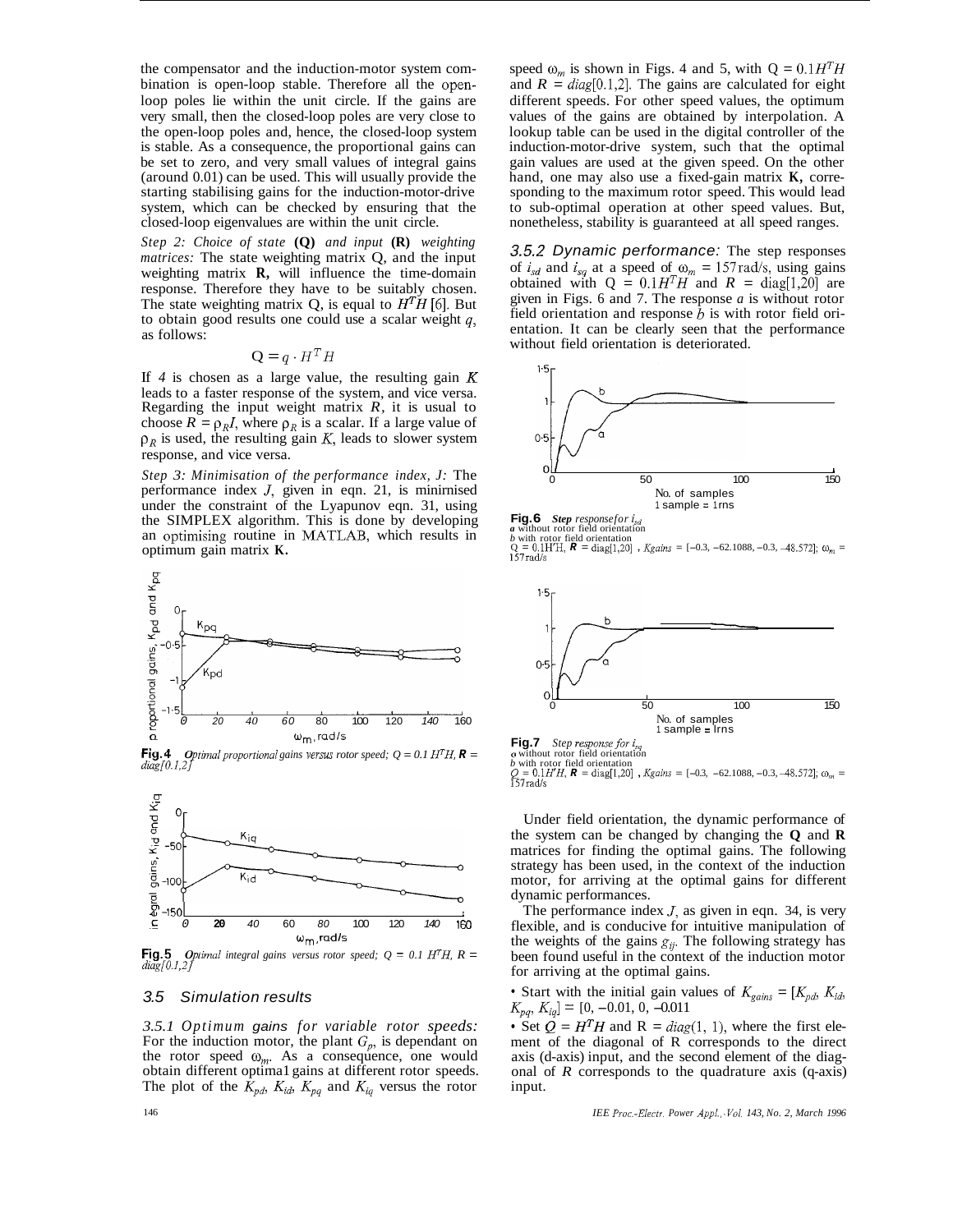• Obtain the optimal gain matrix  $K$ , using the SIM-PLEX optimisation algorithm. This was implemented in a MATLAB environment.

• Check the step response of the closed-loop system.

• If the step response is not proper, then change the input weighting matrix  $\bf{R}$  and the state weighting matrix  $Q$ , and obtain K until a proper response is obtained.

• If one has to slow down the system, then decrease O. If one has to speed up the system then increase  $Q$ . This is shown in Figs. 8 and 9.



• If one has to slow down the system controller to a large extent, then one could adopt the following method, which allows more structure to the control by way of increased intuitive interaction by the designer.

• Fix the proportional gain value,  $K_{pd}$  and  $K_{pq}$  to a small value. Now set the input weight matrix **R**, such that  $\mathbf{R} = diag(rwd, 1)$ , where *rwd* is a very large value.

· While optimising, if gradient algorithms are used, weight the  $K_{pd}$  and  $K_{pq}$  gains with large weights. If the simplex algorithin is used, fix the values of  $K_{pd}$  and  $K_{pq}$ to low values. After optimisation, the optimal  $K_{id}$  value obtained will be a small value.

• Now set  $R = diag(1, r w q)$ , where rwq is a large weight on the q-input. Fix the  $K_{id}$  gain to the value obtained during the previous optimising run. Now the gain value,  $K_{iq}$ , obtained will also be low.

•  $K_{id}$  and  $K_{iq}$  can be iteratively fixed and optimised to obtain any degree of slowness of speed of response.

Figs. 8 and 9 show the results of this procedure in terms of the step response of  $i_{sd}$  and  $i_{sq}$ . It is evident

IEE Proc-Electr Power Appl., Vol 143, No 2, March 1996

that, as O is increased, the response becomes faster. One should also note that the speed of response of  $i_{sd}$ and  $i_s$  need not be identical. This is because under rotor held-oriented control, the  $i_{sd}$  component and the  $i_{sq}$  components are decoupled. Further, up to base speed, the i<sub>sd</sub> component is kept constant, and the torque dynamics is determined only by the  $i_{sa}$  component. Therefore it is sufficient that i<sub>sq</sub> has good dynamic performance. From Figs. 8 and 9, it is evident that response (e) is preferable from the point of view of performance criteria. In the next Section, robustness concepts are considered, along with the design methodology.

#### 4 Design of robust controllers for inductionmotor-drive systems

In the previous Section, it is assumed that an exact state-variable description of the plant to be controlled is available. However, in a practical situation, the actual and the model plant will never be identical. Some of the parameters, such as the rotor resistance, the stator resistance or the magnetising inductance of the actual motor, may be at variance with respect to that of the motor model, which could lead to deterioration in performance and stability. However, the design of the current controllers, considered in the context of robust controller design, accommodates for the uncertainty in the rotor resistance, stator resistance and the magnetising inductance even if parameter adaptation is not done. Further, it is often important to account for disturbances and sensor measurement noises. Disturbances may act to cause unsatisfactory performance in a system. Therefore it is important to design controllers that have stability robustness and performance robustness.

To examine the robustness properties of the system for an MIMO system, one has to use the matrix transfer relations and the singular values [6,9]. From the discussions in [6,9], it is clear that the sensor or measurement noise is generally appreciable at high frequencies. Therefore, to keep the tracking error small in the face of the measurement noise, the cosensitivity  $T(j\omega)$ , should be small at high frequencies above a certain frequency, say  $\omega_n$ . This may be guaranteed if

$$
\bar{\sigma}(G_{pa}G_c) \ll 1, \quad \text{for } \omega \ge \omega_n \tag{22}
$$

To guarantee stability robustness in the face of plantmodelling uncertainty, it can be shown [9] that the cosensitivity  $T(j\omega)$  should be bounded above by the reciprocal of the multiplicative modelling discrepancy bound  $m(\omega)$ , which is given by

$$
\bar{\sigma}[G_{pa}G_c(I + G_{pa}G_c)^{-1}] = \bar{\sigma}(T(j\omega)) < 1/m(\omega) \tag{23}
$$

If the worst case uncertainties in the parameters like rotor resistance, stator resistance and magnetising inductances, are known, then the upper bound  $m(\omega)$ can be found as follows:

$$
M(j\omega) = (G_{pa}^* - G_{pa})G_{pa}^{-1}
$$
 (24)

$$
m(\omega) = \bar{\sigma}(M(j\omega))\tag{25}
$$

where  $G^*_{pa}$  is the actual plant and  $G_{pa}$  is the model plant.

In Figs. 10–12, the robustness bound  $1/m(\omega)$ , for rotor resistance, stator resistance and magnetising inductance parameter uncertainties (from 33% up to 99%), are shown. In the case of the rotor- and statorresistance uncertainties, as the actual parameters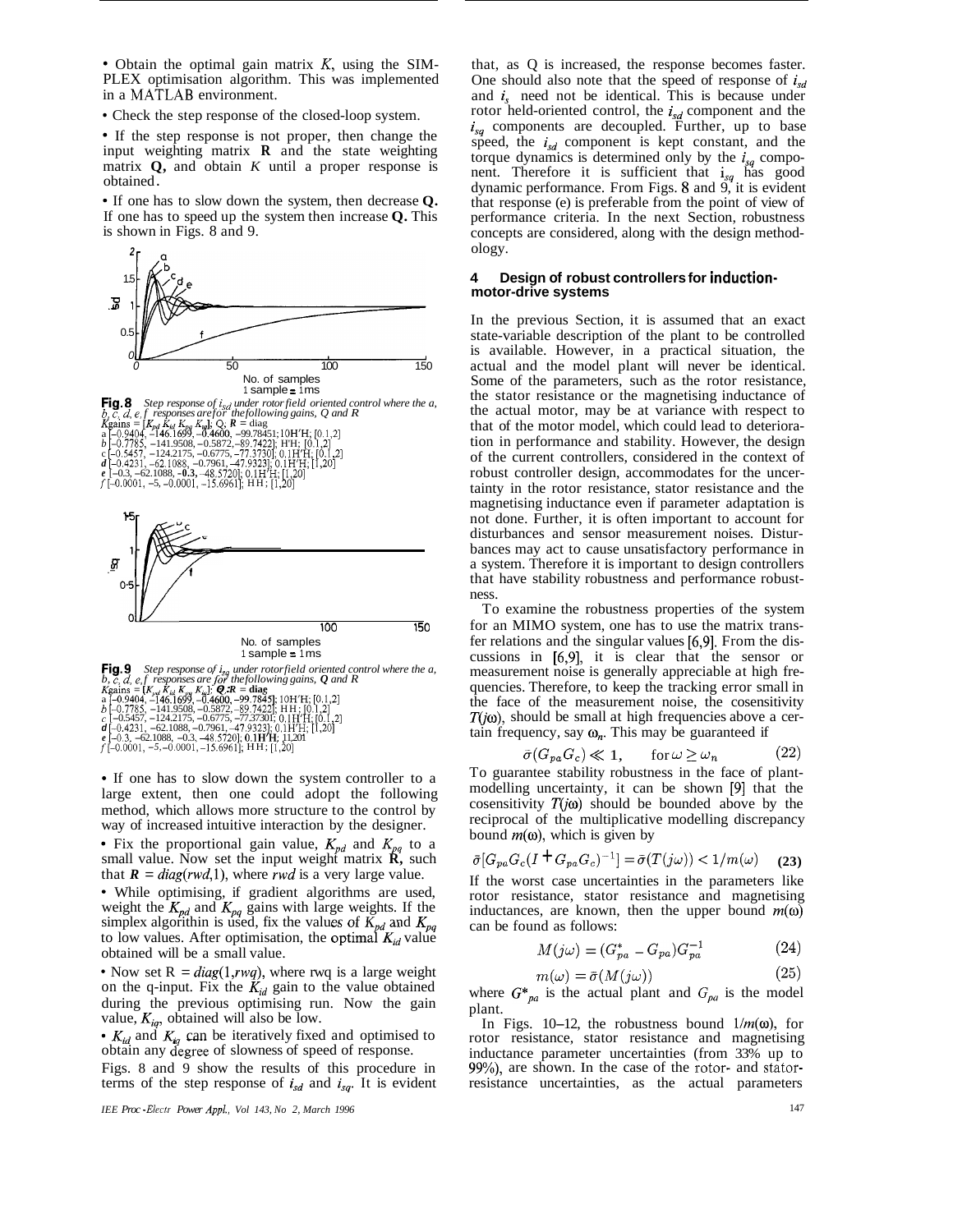increase from the nominal values (which are the cold resistance values used in the assumed model), the upper bound for  $T(j\omega)$  decreases. Notice that, at higher frequencies, the system is less sensitive to uncertainty in the stator-resistance parameter than the rotor-resistance parameter. This is seen in Figs. 10 and 11, where the upper bound for stator-resistance uncertainty drops at correspondingly higher frequencies than the upper bound for the rotor-resistance uncertainty. This means that, if there is only uncertainty in the stator resistance, the permissible bandwidth of the system is higher than the case when only uncertainty in the rotor resistance exists. Although the magnetising inductance parameter uncertainty is shown up to  $100\%$  deviation from the nominal; in practice, the uncertainty in the magnetising inductance parameter will not be more than 10% to 20% [l]. One can observe from Fig. 12 that uncertainties in the magnetising inductance will also lead to lowering the permissible system bandwidth.



w, radls **Fig. 12 tainties at**  $\omega_m = 157 \text{ rad/s}$ **<br>** *tamines at*  $\omega_m = 157 \text{ rad/s}$ <br> *b*  $M^* = (1.33)M_{nominal}$ <br> *c*  $M^* = (1.99)M_{nominal}$ *l/m(* $\omega$ ) (robustness bounds) for magnetising-inductance uncer-

 $10^{10}$  10<sup>1</sup> 10<sup>2</sup>

## *4.1 Robust output-feedback controllerdesign algorithm*

The algorithm for the robust controller design for the induction-motor-drive system, which is formulated as an LQ tracker problem with output feedback, is as follows.

*Step 1:* Augment the entire drive system as an LQ tracker problem.

*Step* 2: Proper choices for the **Q** and the **R** matrices are made and the optimal gain matrix **K** is obtained.

*Step 3:* Simulate the time responses of the closed-loop system to verify that they are satisfactory. If the responses are not proper, go to step 2.

*Step 4:* Determine the upper bound for stability robustness. Plot the maximum singular values of  $T(i\omega)$  to verify that it is within the upper bound,  $1/m(\omega)$ . If it is not satisfied, return to step 2.

## *4.2 Simulation results*

The robust stability bound and the maximum singular values of  $T(i\omega)$  for the response *e* of Figs. 8 and 9 are plotted in Fig. 13. It is seen that the upper bound for guaranteed robust stability is not satisfied, as the  $\bar{\sigma}$  (T(i\imegoral)) goes beyond the upper bound at certain frequencies. Therefore, to guarantee stability robustness, one should reduce the controller bandwidth. In Fig. 14, the stability robustness bound and the maximum singular values of  $T(i\omega)$  for the response f of Figs. 8 and 9 are plotted. It is evident that the response *f* of Figs. 8 and 9, which is slower compared to response e, has better stability robustness. One should note that stability robustness and speed of response are always contradictory specifications. Hence, it turns out as a classic case of compromise. It is evident that, as the controller bandwidth is reduced, the system becomes more and more robust. By the same argument, it means that the field-oriented controlled induction-motor system has less stability robustness than the steady-state flux-control techniques, such as the *Vlf*  control strategies. However, field-oriented control scores over  $V/f$  control when high dynamic performance is required.





An alternative to reducing the bandwidth of the controller to improve robustness would be to adapt the parameters of the assumed model to that of the actual

*148 IEE Proc.-Electr. Power Appl., Vol. 143, No. 2, March 1996*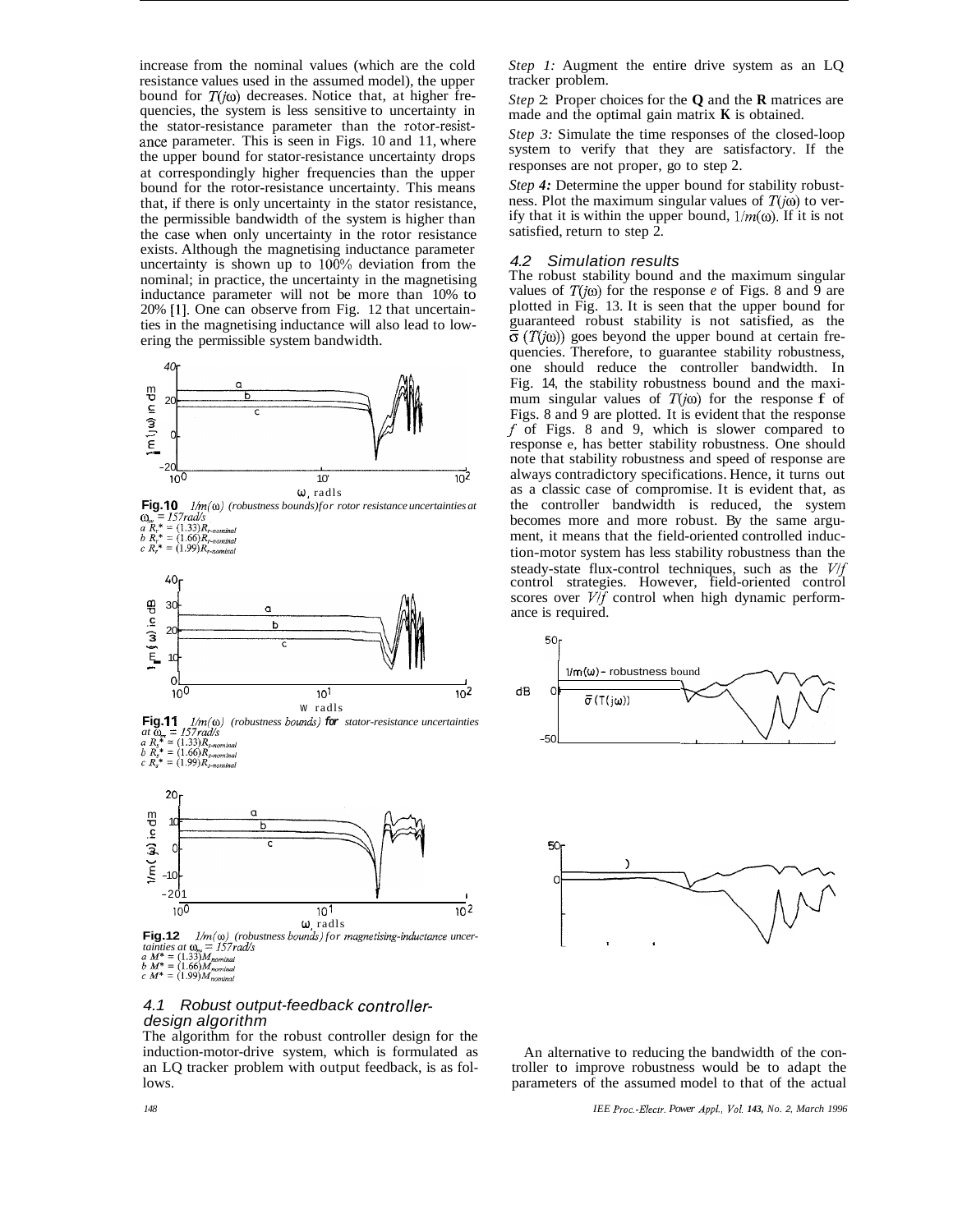



#### *5* **Summary**

In this paper, the induction-motor-drive system is formulated as an LQ tracker problem with output feedback. This is followed by a systematic approach to synthesis of the digital-current controllers, leading to optimal values of the gains as illustrated in the simulation results. **A** method of obtaining an upper bound, to guarantee the stability robustness of the system to uncertainties in the induction motor parameters, is presented. This is followed by the synthesis of robust digital-current controllers.

#### **References**

- 1 2 SEN, P.C.: 'Electric motor drives and control - past, present and future', *IEEE Trans. Ind. Electron.,* 1990, **37,** (6), pp. 562-575
- UMANAND, L.: 'Modelling and simulation studies on parame- ter adaptation and digital controller synthesis for vector control- led AC drives'. Ph.D dissertation CEDT, Indian Institute of Science, India, December 1994
- 3 UMANAND, L., and BHAT, S.R.: 'Adaptation of the rotor time
- 4 constant for the variations in the rotor resistance of an induction<br>motor', IEEE/PESC, 1994, Vol. 1, pp. 738–743<br>UMANAND, L., and BHAT. S.R.: 'Shaft-transducerless rotor<br>field orientation in an induction motor with stator 396
- *5*  VAS, P.: 'Vector control of AC machines' (Clarendon Press, 1990)
- 6 7 LEWIS, F.L.: 'Applied optimal control and estimation' (Prentice Hall, 1992)
- 8 Hall, 1992)<br>FRIEDLAND, B.: 'Control system design – An introduction to<br>state space methods' (McGraw-Hill, 1987)<br>STEVENS. B.L.. VESTY. P.. HECK. B.S., and LEWIS. F.L.:
- 'Loop shaping with output feedback'; Proc. American Control<br>Conf., June 1987, pp. 146–149<br>DOYLE. J.C.. and STEIN, G.: 'Multivariable feedback design;<br>concepts' for a classical/modern synthesis', *ZEEE Trans.*, 1981,
- 9 concepts' for a classical/modern synthesis', *ZEE Trans.*, 1981, **AC-26**, (1), pp. 4-16<br>10 PRESS, W.H., FLANNERY, B.P., TEUKOLSKY, S.A., and
- VETTERLING, W.T.: 'Numerical recipes' (New York, Cam- bridge, 1986)

*IEE Proc-Electr. Power Appl., Vol. 143, No. 2, March 1996* 

#### **7 Appendix**

## *7.1 Summary of the discrete LQ tracker with output feedback*

*System Model:* 

$$
x_{k+1} = Ax_k + Bu_k + Er_k \tag{26}
$$

$$
y_k = Cx_k + Fr_k \tag{27}
$$

$$
z_k = Hx_k \tag{28}
$$

where  $\bf{x}$  is the augmented (plant  $\bf{+}$  compensator) state vector, u is the input vector for the plant, *r* is the reference input, *y* is the output vector, and *z* is the performance output which has to track the reference. The performance output need not necessarily be the same as *y.* 

*Control:* 

$$
u_k = -Ky_k \tag{29}
$$

where  $K$  is the gain matrix of the controller to be designed.

*Performance index:* 

$$
J = \frac{1}{2} \sum_{k=0}^{\infty} (\hat{x}_k^T \cdot Q \cdot \hat{x}_k + \hat{u}_k^T \cdot R \cdot \hat{u}_k)
$$
  
+ 
$$
\frac{1}{2} \bar{e}^T \cdot V \cdot \bar{e} + \frac{1}{2} \sum_i \sum_j (g_{ij} \cdot k_{ij}^2)
$$
 (30)

where  $\hat{x}$  and  $\hat{u}$  are state and input deviations, respectively,  $Q$  is the state-weighting matrix,  $R$  is the inputweighting matrix,  $\vec{e}$  is the steady-state error,  $V$  is the steady-state error weighting matrix and  $g_{ii}$  is the weight of the gain element  $k_{ij}$  of the gain matrix K.

*Optimal output-feedback gain [I]:* 

$$
A_c^T P A_c - P + Q + C^T K^T R K C = 0 \tag{31}
$$

$$
A_c SA_c^T - S + X = 0 \tag{32}
$$

$$
RKCSC^{T} - B^{T}PA_{c}SC^{T}
$$
  
+
$$
B^{T}(A_{c} - I)^{-T}(P + H^{T}VH)\bar{x}\bar{y}^{T}
$$
(33)  
-
$$
B^{T}(A_{c} - I)^{-T}H^{T}V\bar{y}^{T} + g^{*}K = 0
$$

where

elements  $g_{ij}k_{ij}$  $r_k$  is a step of magnitude *r* and  $g*K$  a matrix with

 $\bar{x} = -(A_c - I)^{-1}B_c r$  is the state at steady state  $\overline{y} = C\overline{x} + Fr$  is the output at steady state  $X=\bar{x}\cdot\bar{x}^T$ 

 $A_c = A - BKC$  is the closed loop system matrix

 **is the closed loop input matrix** 

*P* is a positive definite constant matrix, i.e.  $P > 0$ *Optimal cost:* 

$$
J = \frac{1}{2}tr(PX) + \frac{1}{2}\bar{e}^T \cdot V \cdot \bar{e} + \frac{1}{2}\sum_{i} \sum_{j} (g_{ij} \cdot k_{ij}^2) \quad (34)
$$

where

$$
\bar{e} = [I^{\dagger} H (A_c - I)^{-1} B_c] r
$$

The derivations of the eqns. **31-34** are given in *[6].*